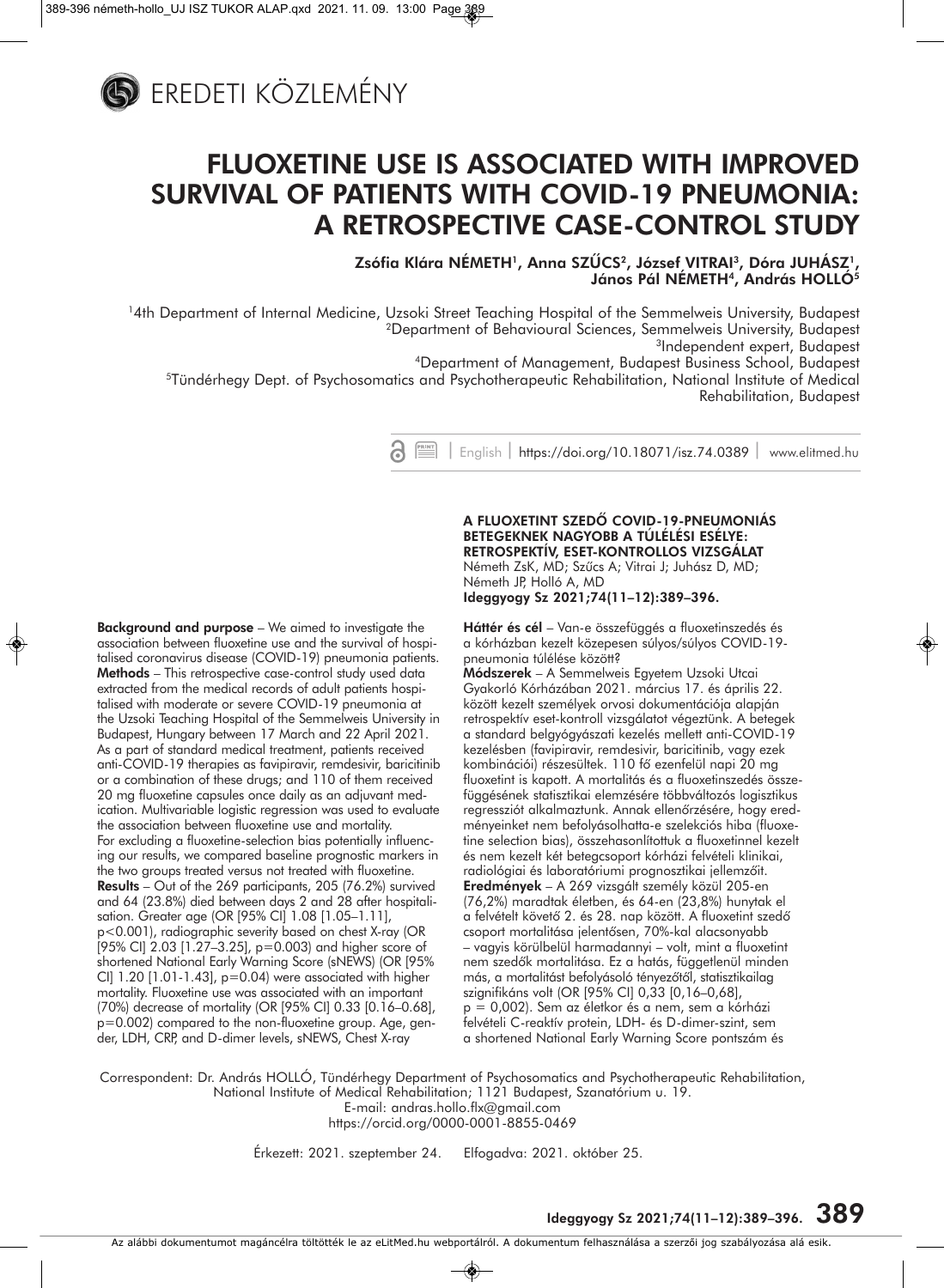score did not show statistical difference between the fluoxetine and non-fluoxetine groups supporting the reliability of our finding.

**Conclusion** – Provisional to confirmation in randomised controlled studies, fluoxetine may be a potent treatment increasing the survival for COVID-19 pneumonia.

*Keywords: fluoxetine, COVID-19, SARS-CoV-2, pneumonia, survival, mortality* 

a mellkasröntgen súlyossági pontszám, illetve az elsô 48 órában végzett mellkas-CT-vizsgálatok aránya nem mutatott statisztikai különbséget a fluoxetint szedô és fluoxetint nem szedô két csoport között, alátámasztva a vizsgálati eredmény validitását.

**Következtetés** – Amennyiben ezt az eredményt, a túlélés háromszorosára növekedését, randomizált, kontrollált vizsgálatok is megerôsítik, a fluoxetin a COVID-19-pneumonia hatékony gyógyszere lehet.

*Kulcsszavak: fluoxetin, COVID-19, SARS-CoV-2, pneumonia, túlélés, mortalitás*

Since the emergence of the coronavirus disease  $\mathcal{O}(\text{COVID-19})$  pandemic, several drugs have been used to improve patient outcomes worldwide; however, the current armamentarium against COVID-19 remains suboptimal. Repurposing clinically well-established drugs might constitute a time-sparing method for improving pharmacotherapy of COVID-191 .

In spring 2021, the third COVID-19 wave culminated in Hungary, with a sad record of cases and deaths in that period2 . A peak in mortality was experienced in the COVID-Centre of Uzsoki Hospital in Budapest, Hungary, too, severely distressing patients and medical teams. This extraordinary situation urged clinicians to induce new treatment strategies; e.g. introducing the antidepressant fluoxetine to the deeply worried and anxious COVID patients.

In one study, more than 40% of the population who were interviewed during the pandemic scored depressive or had anxiety symptoms<sup>3</sup>. Anxiety may compromise the immune system, which could result in an increased susceptibility to infection or increased disease severity<sup>4</sup>. This was evidenced in several medical conditions<sup> $5-7$ </sup>. A meta-analysis revealed an association between mood disorders and increased COVID-19 mortality<sup>8</sup>. The anxiety levels of patients in the acute phase of COVID-19 pneumonia were found similar to those of patients with myocardial infarction<sup>9</sup>. Based on those data and facing the growing number of COVID-19 fatality hardly helped by antiviral medicines, the hospital team ventured contributing an anti-anxiety/antidepressive treatment to the standard antiviral medicines.

In medical emergencies, benzodiazepines are first-line anxiolytic drugs; however, at higher doses, they carry a risk of respiratory depression

and may have an immune-compromising effect: a significant association was shown between benzodiazepine use and increased mortality of community-acquired pneumonia<sup>10, 11</sup>. Since selective serotonin reuptake inhibitors (SSRIs) are established drugs for the treatment of anxiety $12$ , they could suitably substitute benzodiazepines. The generally expected 2–3 weeks delay of SSRIs' clinical effect might limit their use, however, based on a metaanalysis, SSRIs can be effective by the end of the first week after treatment onset<sup>13</sup>. Therefore, the initiation of SSRI therapy soon after hospitalisation may help improving anxiety and mood within the likely period of hospital stay. Fluoxetine is considered the most effective anxiolytic SSRI drug<sup>14</sup> seeming therefore appropriate for treating anxiety and low mood in COVID-19 patients.

We aimed to assess the potential change of mortality associated to adjuvant fluoxetine treatment between days 2 and 24 after hospitalisation; analysing the data of those COVID-19 pneumonia patients receiving versus not receiving fluoxetine.

## **Patients and methods**

To determine the potential impact of fluoxetine use on the mortality of COVID-19 patients, we reviewed the medical records and performed a retrospective analysis. The ethics committee of the hospital approved our study (Uzsoki Hospital IKEB No. 19-IK/2021).

**PATIFNTS** 

We reviewed the medical records of those patients more than 18-year-old who were admitted to the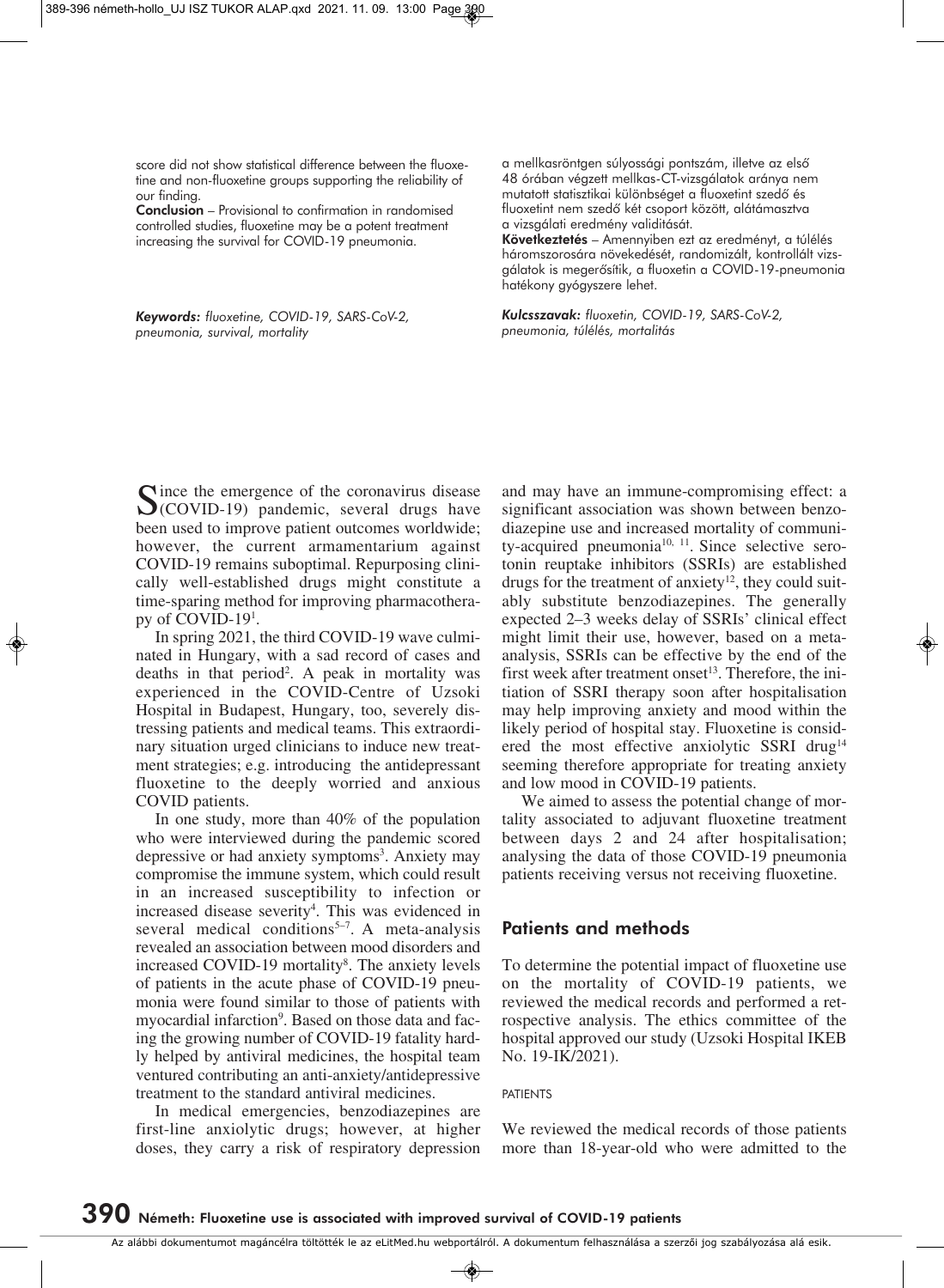COVID-Centre between 17 March and 22 April 2021, i.e. the culmination of the third wave of the pandemic. The inclusion criteria were the followings: Results of an antigen or polymerase chain reaction test that confirmed a severe acute respiratory syndrome coronavirus 2 (SARS-CoV-2) infection; Pneumonia indicated by chest X-ray or CT; Stay in the COVID-centre for longer than 48 hours; No prior anti-COVID-19 vaccination. The patients or their close family members (in critical cases) gave a general written informed consent.

### TREATMENT

In the extraordinary circumstances of the pandemic, the clinical state of patients together with the changing availability of antiviral drugs, determined the treatment-choice. First, only favipiravir was accessible; whereas remdesivir could be administered just for a few critically ill patients. Later, due to its increasing availability, remdesivir became the main COVID-19 therapy, gradually contributed to by baricitinib, which was usually reserved for younger patients with severe COVID-19, due to its shortage.

The introduction of fluoxetine followed a similar pattern. Using or not using it, was initially the treating physicians' decision. Based on the favourable experiences - no clinically significant side-effects have occurred - it has become part of the local anti-COVID protocol. This real-world situation resulted in different anti-COVID-19 drug combinations, where remdesivir was combined with fluoxetine significantly more often than with the rest of the above mentioned drugs.

The anti-COVID-19 drug doses were the followings: Favipiravir: first and second dose, 1600 mg; third to tenth dose, 600 mg; Remdesivir: first dose  $200 \text{ mg}$ ; second to fifth/tenth dose,  $100 \text{ mg}$ ; Baricitinib: 4 mg once daily for 10 days. Fluoxetine was administered in 20 mg capsules once daily. Patient care was performed in accordance with standard medical guidelines, including dexamethasone and thrombosis-prophylaxis.

### PROGNOSTIC FACTORS

Baseline routine blood investigations at admission included C-reactive protein (CRP) and lactate dehydrogenase (LDH) levels for all patients and Ddimer concentrations in the majority of the study population.

Based on medical records, we retrospectively applied a shortened National Early Warning Score (sNEWS) for assessing the initial clinical prognosis of each patient. It included heart rate, systolic blood pressure, oxygen saturation, temperature, consciousness, need or no need of oxygen supply. Since respiration rate, which is part of the original NEWS15, 16, was not systematically documented, we could not take it in account.

Based on the documentation, two of the authors (AH and ASZ) have postscored the after-admission chest X-rays of each patient (CX-score). The score ranged from 1 to 3 according to the documented radiographic severity (1 = mild, 2 = medium, 3 = severe). The fact that a thoracic CT scan was or was not performed in the first 48 hours of hospitalisation was also recorded.

#### STATISTICAL ANALYSIS

To describe the case (deceased) and control (survivor) groups, we provide descriptive statistics for all variables that were examined. Continuous variables were tested for normality of distribution using the Shapiro–Wilk test. To check the comparability of the two groups, the Mann–Whitney U tests were applied to evaluate the differences between the patient groups. Pearson chi-square and Fisher's exact tests were performed to assess the association between categorical variables. Continuous variables are expressed as median (IQR).

Congruent with the goals of the study, the primary response variable was defined as mortality between hospital days 2 and 28. To explore the associations between the primary response variable and explanatory variables for characterising survivors and deceased, all variables with a possible effect on mortality (i.e. prognostic factors) were entered into a multivariable logistic regression model.

We introduced age, LDH, CRP, D-dimer, sNEWS and CX-score as continuous variables, gender and medications as categorical variables. The adjusted risks are expressed as odds ratios (ORs) with 95% confidence intervals [CIs]). Due to the relatively small number of patients, the Box–Tidwell test was performed to test that the relationships between the continuous predictor and their logit is linear. Two models were built. In the first step, all variables were analysed; in the second, to build the model a backward stepwise variable selection was applied. Moreover, the area under the receiver operating characteristic curve (ROC-AUC) were calculated to measure the efficiency of the models in distinguishing between survivors and the deceased. Statistical significance was set at p<0.05. All statistical analyses were performed using IBM SPSS v23 (Armonk, New York, USA).

Az alábbi dokumentumot magáncélra töltötték le az eLitMed.hu webportálról. A dokumentum felhasználása a szerzôi jog szabályozása alá esik.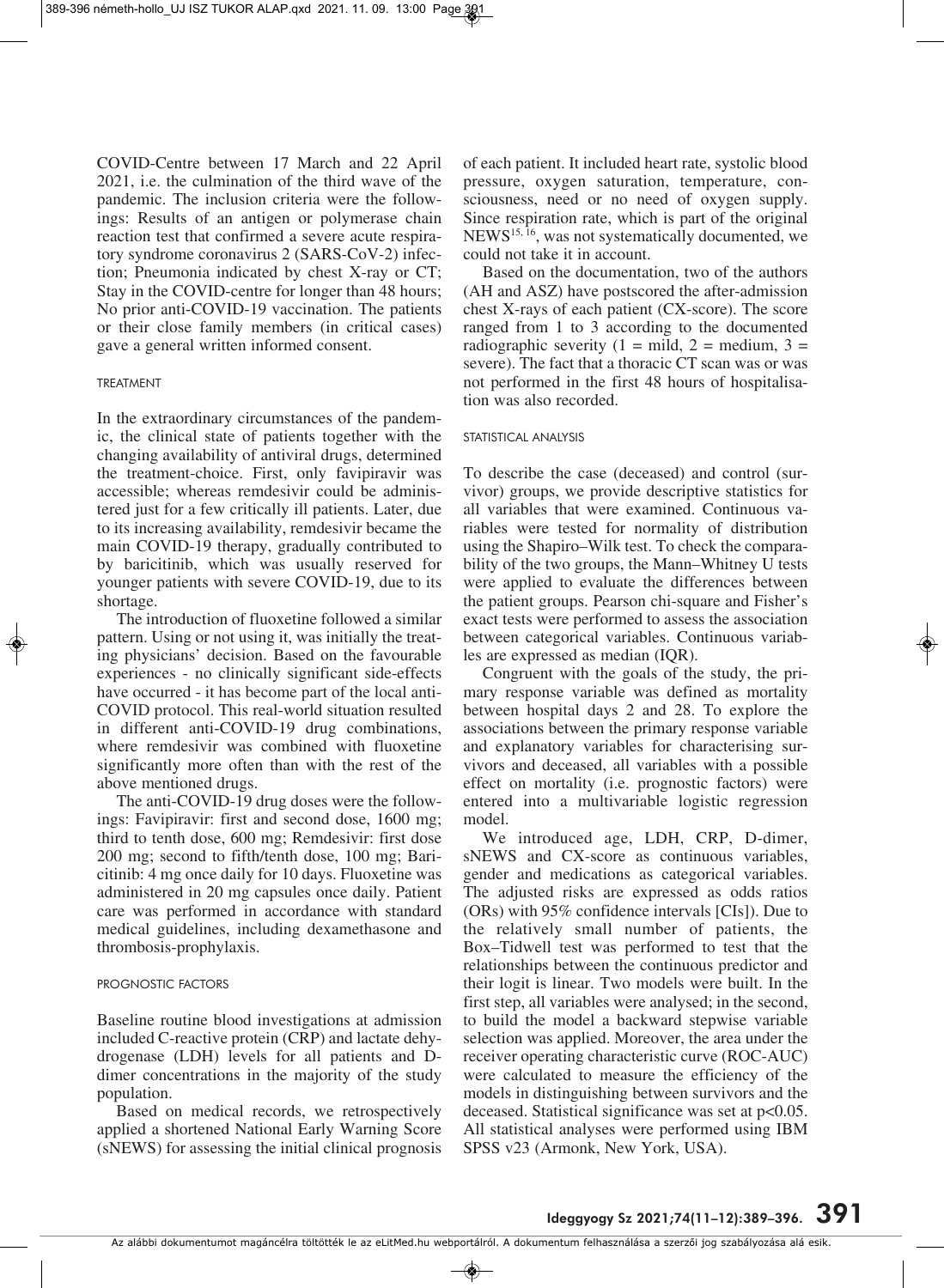|             |                                                                                                                                                                              | Deceased $(n=64)$<br>p-value                                                                                                                          |
|-------------|------------------------------------------------------------------------------------------------------------------------------------------------------------------------------|-------------------------------------------------------------------------------------------------------------------------------------------------------|
|             |                                                                                                                                                                              | < 0.001                                                                                                                                               |
| 114 (55.6%) | 33 (51.6%)                                                                                                                                                                   | 0.569                                                                                                                                                 |
|             |                                                                                                                                                                              |                                                                                                                                                       |
|             |                                                                                                                                                                              | 0.308                                                                                                                                                 |
|             |                                                                                                                                                                              | 0.035                                                                                                                                                 |
|             | $0.61(0.37-1.56)$                                                                                                                                                            | 0.002                                                                                                                                                 |
| $5(4-6)$    | $6(5-7)$                                                                                                                                                                     | < 0.001                                                                                                                                               |
| 54 (26.3%)  | 14 (21.9%)                                                                                                                                                                   | 0.514                                                                                                                                                 |
| $2(1-2)$    | $2(1-3)$                                                                                                                                                                     | 0.027                                                                                                                                                 |
|             |                                                                                                                                                                              |                                                                                                                                                       |
| 80 (39.0%)  | 44 (68.8%)                                                                                                                                                                   | < 0.001                                                                                                                                               |
| 133 (64.9%) | 23 (35.9%)                                                                                                                                                                   | < 0.001                                                                                                                                               |
| 37 (18.0%)  | $7(10.9\%)$                                                                                                                                                                  | 0.18                                                                                                                                                  |
| 95 (46.3%)  | 15 (23.4%)                                                                                                                                                                   | 0.001                                                                                                                                                 |
|             | 66.0 (52.5-74.5)<br>147 (54.6%)<br>785.5 (624.5-1040.75)<br>108.9 (59.4-170.4)<br>$0.47(0.29-0.92)$<br>68 (25.3%)<br>124 (46.1%)<br>156 (58.0%)<br>44 (16.4%)<br>110 (40.9%) | 63.0 (50.0-72.0)<br>74.5 (66.25-80.00)<br>772.0 (630.5-1031.5)<br>915.0 (585-1073.0)<br>137.0 (62.5-192.5)<br>106.5 (57.9-159.7)<br>$0.41(0.28-0.79)$ |

**Table 1.** *Patient characteristics and differences between survivors and deceased*

CRP: C-reactive protein, CX: Chest X-ray, LDH: lactate dehydrogenase, sNEWS: shortened National Early Warning Score

### **Results**

Out of 623 patients admitted during the study period, 269 (147 males [54.6%]; age, mean [range] 64.1 [19–96] years) were eligible for the study based on the inclusion criteria. A total of 205 patients survived (76.2%) and 64 patients died (23.8%) between days 2 and 28. None of the continuous variables (age, LDH, CRP, D-dimer, sNEWS and CX-score) were normally distributed in all subgroups (Shapiro Wilk min $(p_{\text{Suvivors;}} p_{\text{Deceased}})$ <0.009  $\text{e}$ s  $\min(p_{\text{received fluxetime}}; p_{\text{not received fluxetime}})$ <0.035) therefore, the Mann–Whitney–Wilcoxon tests were applied.

We found significant intergroup differences in the age, CRP, and D-dimer, sNEWS, CX-score as well as in favipiravir, remdesivir, and fluoxetine use between the case and control groups **(Table 1)**. Fluoxetine was administered to 110 patients (40.9%). One patient developed severe hyponatraemia likely related to fluoxetine. Additional side effects possibly caused by fluoxetine included: increase in liver enzyme levels in one patient and confusion in another one. Fluoxetine was stopped in each case. Age, gender, LDH, CRP, and D-dimer levels, sNEWS, CX-score and the number of chest CT scans in the first 48 hours, did not show statistical difference between the fluoxetine and non-fluoxetine groups **(Table 2)**.

**Table 2.** *Characteristics of patients who did and did not receive fluoxetine*

| Characteristics                      | Received fluoxetine $(n=110)$<br>Did not receive fluoxetine $(n=159)$ |                      | p-value |
|--------------------------------------|-----------------------------------------------------------------------|----------------------|---------|
| Age in years, median (IQR)           | 65.0 (51.0-73.25)                                                     | 67.00 (53.0-75.0)    | 0.268   |
| Sex, male, n (%)                     | 58 (52.7%)                                                            | 89 (56.0%)           | 0.596   |
| Laboratory tests and clinical scores |                                                                       |                      |         |
| LDH IU/L median (IQR)                | 821 (638.3-1047.0)                                                    | 765.0 (612.8-1030.0) | 0.327   |
| CRP mg/L median (IQR)                | 108.5 (56.6-174.0)                                                    | 107.7 (60.1-164.5)   | 0.940   |
| D-dimer $\mu$ g/L median (IQR)       | $0.44(0.3-0.87)$                                                      | $0.48(0.3-0.93)$     | 0.906   |
| sNEWS median (IQR)                   | $5(3.5-6)$                                                            | $5(4-6)$             | 0.369   |
| Chest CT performed n (%)             | 33 (30%)                                                              | 35 (22%)             | 0.155   |
| CX-score median (IQR)                | $2(1-2)$                                                              | $2(1-2)$             | 0.349   |
| Therapy received, n (%)              |                                                                       |                      |         |
| Remdesivir                           | 78 (70.9%)                                                            | 78 (49.1%)           | < 0.001 |
| <b>Baricitinib</b>                   | 34 (30.9%)                                                            | $10(6.3\%)$          | < 0.001 |
| Favipiravir                          | 34 (30.9%)                                                            | 90 (56.6%)           | < 0.001 |
| Mortality in $2-28$ days, n $(\%)$   | 15 (13.6%)                                                            | 49 (30.8%)           | 0.001   |

CRP: C-reactive protein, CX: Chest X-ray, LDH: lactate dehydrogenase, sNEWS: shortened National Early Warning Score

# **392 Németh: Fluoxetine use is associated with improved survival of COVID-19 patients**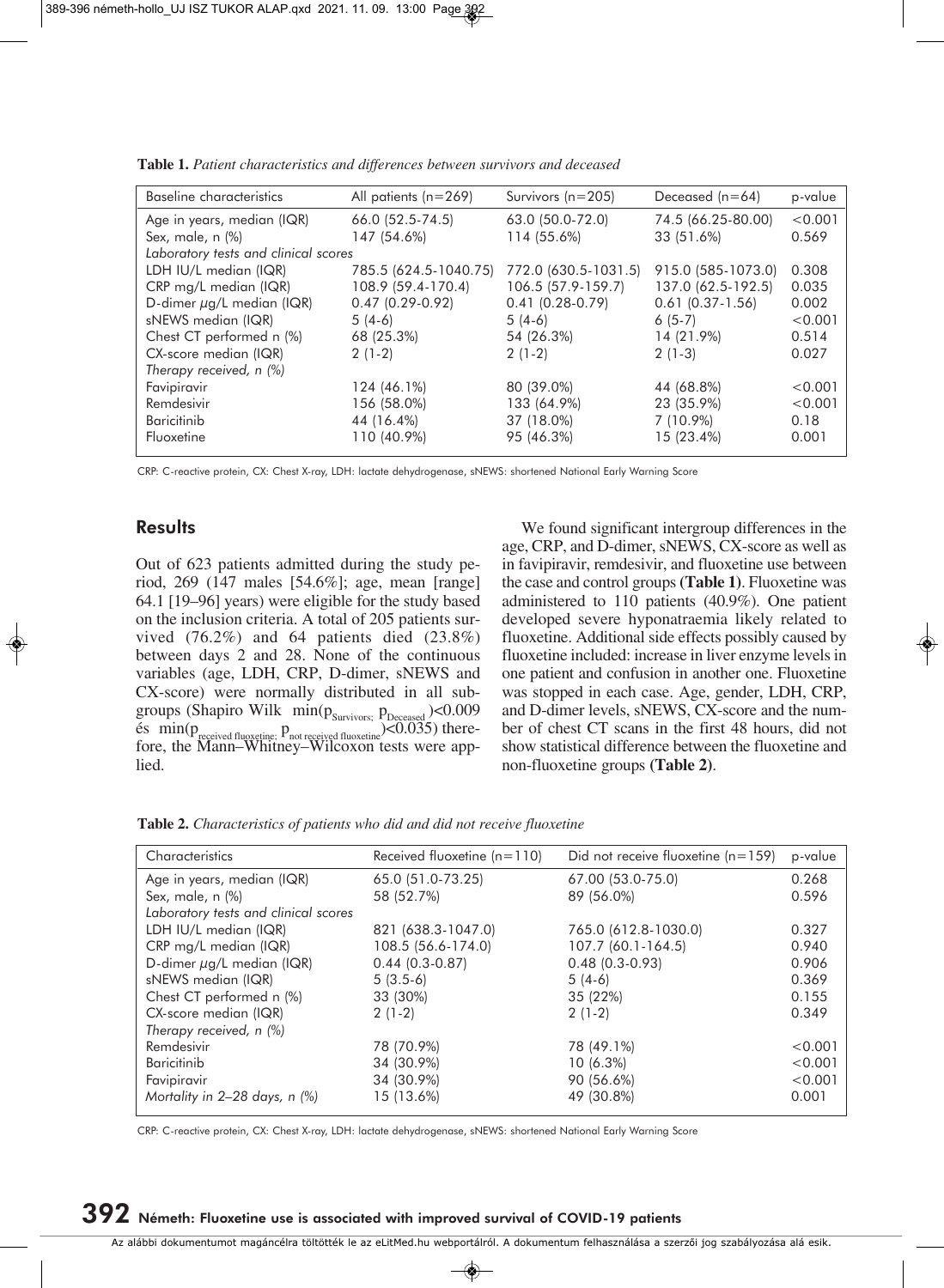| Characteristics                       | β        | Wald   | p-value | OR (95% CI)          |
|---------------------------------------|----------|--------|---------|----------------------|
| Age (1 year)                          | 0.09     | 16.58  | < 0.001 | $1.09(1.05-1.14)$    |
| Sex (reference=male)                  | $-0.17$  | 0.19   | 0.66    | $0.85(0.40-1.79)$    |
| Laboratory tests and clinical scores  |          |        |         |                      |
| LDH IU/L                              | 0.001    | 1.66   | 0.19    | 1.00 (0.999-1.002)   |
| $CRP$ mg/L                            | 0.001    | 0.62   | 0.80    | 1.00 (0.996-1.006)   |
| D-dimer $\mu$ g/L                     | $-0.002$ | 0.0002 | 0.99    | $0.99(0.77 - 1.28)$  |
| sNEWS                                 | 0.184    | 3.0    | 0.08    | $1.20(0.98-1.48)$    |
| Chest CT performed                    | $-0.27$  | 0.28   | 0.59    | $0.76$ $(0.28-2.08)$ |
| CX-score                              | 0.715    | 6.5    | 0.01    | $2.05(1.18-3.55)$    |
| <b>Medications</b>                    |          |        |         |                      |
| FAV (reference=not receiving)         | 1.33     | 3.14   | 0.08    | $3.79$ (0.87-16.55)  |
| Remdesivir (reference= not receiving) | 0.92     | 1.47   | 0.23    | $2.52$ (0.57-11.12)  |
| Baricitinib (reference=not receiving) | 1.2      | 3.65   | 0.06    | $3.33(0.97 - 11.42)$ |
| Fluoxetine (reference=not receiving)  | $-1.32$  | 9.17   | 0.002   | $0.27(0.11-0.63)$    |

**Table 3.** *Odds ratios for mortality calculated in a binary logistics model that included all variables*

 $N=259$  (discharged from hospital = 201; deceased = 58)

Likelihood ratio test:  $\chi^2 = 76.26$ ; df = 12; p<0.001

Nagelkerke  $R^2 = 0.39$ 

ROC-AUC = 0.84 (95% CI 0.76–0.92)

CRP: C-reactive protein, CX: Chest X-ray, LDH: lactate dehydrogenase, ROC-AUC: area under the receiver operating characteristic curve, sNEWS: shortened National Early Warning Score

**Table 4.** *Odds ratios for mortality calculated in a binary logistics model that included only significant variables after backward stepwise variable selection*

| Characteristics                      |         | Wald  | p-value | OR (95% CI)       |
|--------------------------------------|---------|-------|---------|-------------------|
| Age (1 year)                         | 0.078   | 28.29 | < 0.001 | $1.08(1.05-1.11)$ |
| Fluoxetine (reference=not receiving) | $-1.11$ | 8.92  | 0.002   | $0.33(0.16-0.68)$ |
| CX-score                             | 0.71    | 8.87  | 0.003   | 2.03 (1.27-3.25)  |
| sNEWS                                | 1.82    | 4.06  | 0.044   | $1.20(1.01-1.43)$ |

 $N=264$  (discharged from hospital = 204; deceased = 60)

Likelihood ratio test:  $\chi^2 = 65.254$ ; df =4; p<0.001

Nagelkerke  $R^2 = 0.33$ 

ROC-AUC = 0.81 (95% CI 0.75–0.87)

CRP: C-reactive protein, CX: Chest X-ray, ROC-AUC: area under the receiver operating characteristic curve, sNEWS: shortened National Early Warning Score

Only three variables showed a significant association with mortality: age, fluoxetine, and CX-score **(Table 3)**. Variables that were found to be significantly associated with mortality in the regression analysis using backward selection are presented in **Table 4**. The results of the Box–Tidwell test were acceptable for both of the continuous variables (age, p=0.99; sNEWS p=0.16).

Patients on fluoxetine therapy were 0.33 times (95% CI 0.16–0.68) less likely to die than those who had not received fluoxetine; i.e. the survival of patients in the fluoxetine group increased threefold. In addition, age increased the likelihood of death, wherein an increase of 1 year increased the OR by 8%. The increased likelihood of death was also associated with the sNEWS, one unit increase in sNEWS increased the OR by 1.2 (95% CI

1.01–1.43). The increased likelihood of death was also associated with the CX-score, one unit increase in the score increased the OR by 2.03 (95% CI 1.27–3.25).

The final model explained one-third of the variance (Nagelkerke  $R^2=0.33$ ), and the distinguishing characteristics of the model were proven to be excellent (ROC-AUC=0.81 [95% CI 0.75–0.87]).

## **Discussion**

We found that fluoxetine use associated with a reduction of mortality to one third in patients with COVID-19 pneumonia. This finding was independent from the effect of the frequently co-administered remdesivir **(Tables 2–4)**.

Az alábbi dokumentumot magáncélra töltötték le az eLitMed.hu webportálról. A dokumentum felhasználása a szerzôi jog szabályozása alá esik.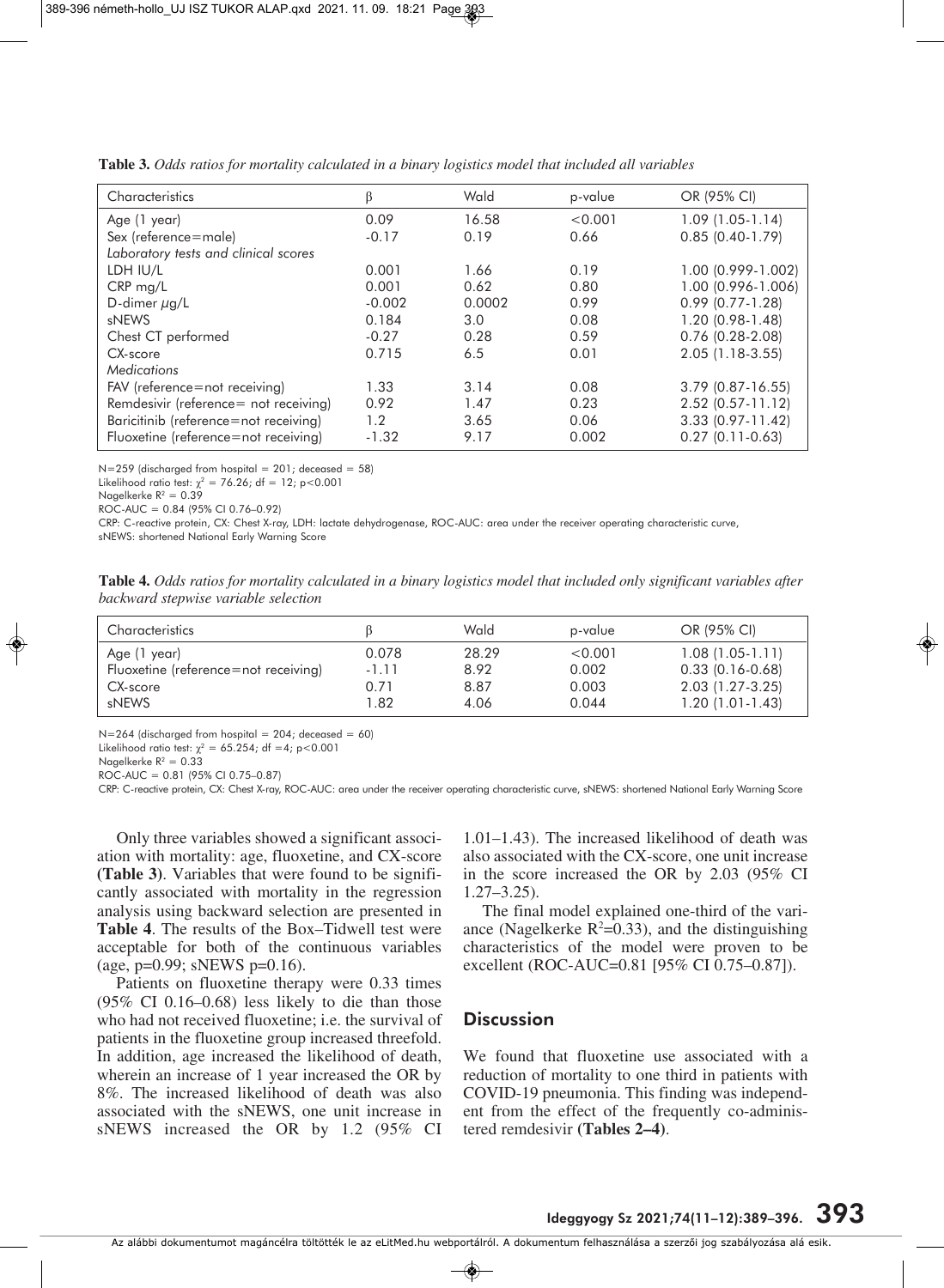In our study, age was a risk factor significantly influencing mortality. In agreement with other studies<sup>17, 18</sup>, the mortality risk increased by  $8\%$  with every 1-year increase in age. In accordance with the literature attributing strong prognostic value to sNEWS and CX-score in COVID-19, also we found them predictive for mortality<sup>19, 20</sup>.

No quantitative psychology tests could be performed in the busy period with critically ill and severely dyspnoeic patients, but the team did not experience any clinically relevant increases of anxiety at the initiation of SSRI in this group, unlike in some reports of the literature<sup>21</sup>. Some of the published data suggest a risk of bleeding with fluoxetine22, and in addition, COVID-19 patients received low-molecular-weight heparin (LMWH) for thrombosis-prophylaxis in the COVID-19-related hypercoagulable state. One study that evaluated combination therapy with LMWH and SSRI, did not detect an increased incidence of major bleeding<sup>23</sup>. We paid special attention to this risk, which has not occurred in our patients. Hyponatraemia is another concern<sup>24, 25</sup> and it developed in one patient who was treated with fluoxetine, thereby necessitating drug withdrawal.

We investigated the possibility of a fluoxetineselection bias that could have influenced our results. In other words, we tried to exclude a deliberate or unwitting allocation of patients by the treating physician for fluoxetine treatment e.g. based on severity. We found no significant differences between the groups that were or were not treated with fluoxetine; marking similar prognoses at baseline and supporting the validity of our finding.

The striking improvement of survival in patients with COVID-19 pneumonia who were treated with fluoxetine is intriguing. This effect might have been related to a non-specific "psycho-immunologic" effect of fluoxetine; or to its immunomodulatory, anti-inflammatory and antiviral features; or potentially, to an additional unknown factor. Several studies in the literature suggest specific anti-COVID-19 and anti-inflammatory properties of the SSRIs fluoxetine and fluvoxamine $26-30$ . Most of these data have been obtained from *in vitro* studies, which reveal multiple mechanisms of action: (1) modulation of the endolysosomal host-virus interface<sup>31, 32</sup>, (2) modulation of the IL-6–mediated cytokine production $30, 33$ , (3) a sigma-1 receptor agonist profile resulting in an anti-inflammatory effect<sup>34-36</sup>,  $(4)$  inhibition of lysosomal acid sphingomyelinase, and the resultant transformation of the biophysical properties of the plasma membrane to inhibit SARS-CoV-2 infection<sup>37</sup>, and

(5) modulation of the endocytic trafficking of the SARS-CoV-2 spike protein<sup>38</sup>.

As Schloer notes, while the antiviral agent remdesivir acts directly on viral structures by interfering with the viral RNA-dependent RNA polymerase, fluoxetine targets the endolysosomal host–virus interface, i.e., the host factor in viral invasion. A host-directed drug might decrease the likelihood of drug resistance because profound changes would be required to allow viruses to replicate independently of essential host factors<sup>39</sup>.

In a multicentre retrospective observational study, a significantly reduced risk of intubation and death was observed in hospitalised COVID-19 patients who were treated with the SSRI or SNRI antidepressants escitalopram, fluoxetine, paroxetine, venlafaxine, or mirtazapine<sup>40</sup>. In another study, an analysis of the medical billing data of approximately 739,000 COVID-19 patients revealed that patients who were treated with antipsychotic drugs carrying a sigma-1 receptor agonist profile needed mechanical ventilation half as often than those who were treated with the non-sigma-1 receptor agonist antipsychotic drugs<sup>41</sup>. Finally, a double-blind randomised trial found no clinical deterioration in 80 COVID-19 outpatients who received fluvoxamine, whereas 6 patients in the placebo arm (n=72) experienced clinical deterioration<sup>42</sup>.

Fluoxetine was generally well tolerated by the COVID-19 patients of this study, possibly related also to its low dose used. The daily 20-mg fluoxetine used in this study, is the minimum effective antidepressant dose, far from the recommended peak dose (80mg). Higher doses might have an even stronger anti-COVID effect, too.

To our knowledge, this is the first inpatient clinical study exploring the impact of fluoxetine on the outcome of COVID-19 pneumonia, however, it has several limitations. The most important ones are the relatively small number of patients and the non-randomised, retrospective study design. We reassuringly corrected this aspect by comparing prognostic markers in the fluoxetine versus non-fluoxetine groups, showing similar prognoses. The single-centre design might have constituted another limitation, balanced by the large catchment area of the Uzsoki COVID department with a heterogeneous population of about three million people. The lack of proper psychiatric assessments, no anxiety or depression-scores taken, may be considered additional limitations.

Future research should clarify the mechanism of action of fluoxetine, its optimal dose, and a poten-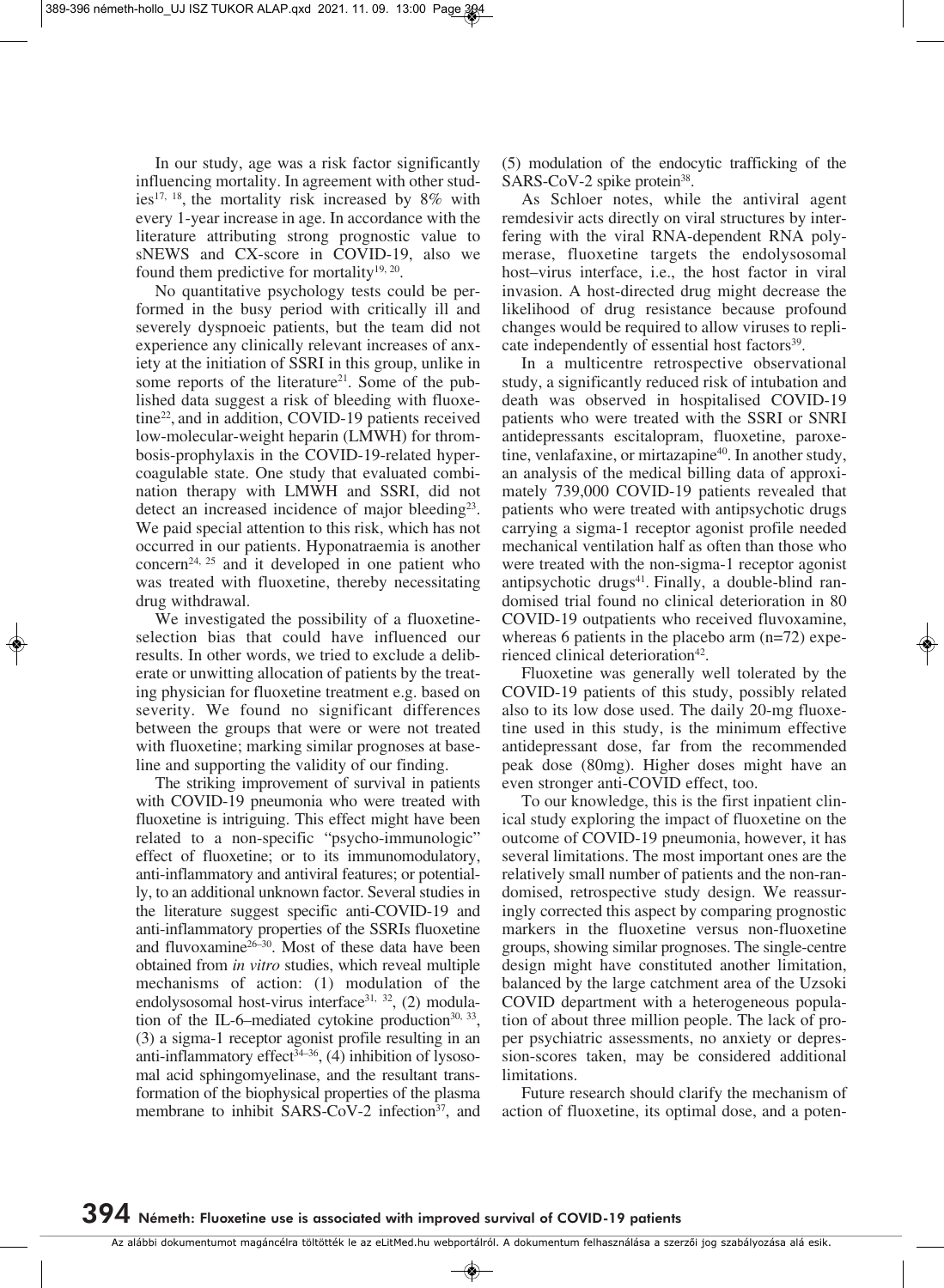tially similar effect of other SSRIs in COVID-19. Another direction for research might be the possible role of psychiatric drugs, *i.e.*, a "psycho-immunologic" treatment in severe infections.

## **Conclusion**

Due to the retrospective and real-world nature of the study, the strong association found between fluoxetine therapy and survival requires further investigations. Provisional to confirmation in randomised controlled studies, fluoxetine may be a potent treatment for COVID-19 pneumonia. Fluoxetine's favourable profile – oral route, low cost, easy availability and safety – might make it especially suitable.

#### *ACKNOWLEDGEMENTS*

*The authors are grateful to Dr. Zoltán Járai and Zoltán Brys for their critical comments and valuable help. FUNDING* 

*This study received no funding. DECLARATIONS OF INTEREST: None.*

## **REFERENCES**

- 1. *Sultana J, Crisafulli S, Gabbay F, Lynn E, Shakir S, Trifirò G*. Challenges for drug repurposing in the COVID-19 pandemic era. Front Pharmacol 2020;11:588654. https://doi.org/10.3389/fphar.2020.588654
- 2. *World Health Organization*. WHO Coronavirus (COVID-19) Dashboard: Situation by Region, Country, Territory & Area.
	- https://covid19.who.int/table
- 3. *Pérez-Cano HJ, Moreno-Murguía MB, Morales-López O, Crow-Buchanan O, English JA, Lozano-Alcázar J, et al.* Anxiety, depression, and stress in response to the coronavirus disease-19 pandemic. Cir 2020;88:562-8. https://doi.org/10.24875/CIRU.20000561
- 4. *Coughlin S*. Anxiety and depression: linkages with viral diseases. Public Health Rev 2012;34: 92. https://doi.org/10.1007/BF03391675
- 5. *Wang YH, Li JQ, Shi JF, Que JY, Liu JJ, Lappin JM, et al.* Depression and anxiety in relation to cancer incidence and mortality: a systematic review and meta-analysis of cohort studies. Mol Psychiatry 2020;25(7):1487-99. https://doi.org/10.1038/s41380-019-0595-x
- 6. *Watkins LL, Koch GG, Sherwood A, Blumenthal JA, Davidson JR, O'Connor C, et al*. Association of anxiety and depression with all-cause mortality in individuals with coronary heart disease. J Am Heart Assoc 2013;2(2):e000068.
	- https://doi.org/10.1161/JAHA.112.000068
- 7. *Doupnik SK, Mitra N, Feudtner C, Marcus SC*. The Influence of Comorbid Mood and Anxiety Disorders on Outcomes of Pediatric Patients Hospitalized for Pneumonia. Hosp Pediatr 2016;6(3):135-42. https://doi.org/10.1542/hpeds.2015-0177
- 8. *Vai B, Mazza M G, Delli Colli C, Foiselle M, Allen B, Benedetti F, et al*. Mental disorders and risk of COVID-19 related mortality, hospitalisation, and intensive care unit admission: a systematic review and meta-analysis. Lancet Psychiatry 2021.

https://doi.org/10.1016/S2215-0366(21)00232-7.

9. *Çağlar A, Kaçer İ*. Anxiety levels in patients admitted to the emergency department with myocardial infarction or COVID-19 pneumonia. Psychol Health Med. https://doi.org/10.1080/13548506.2021.1876893

- 10. *Ely EW, Dittus RS, Girard TD.* Point: should benzodiazepines be avoided in mechanically ventilated patients? Yes. Chest 2012;142:281-4. https://doi.org/10.1378/chest.12-1189.
- 11. *Obiora E, Hubbard R, Sanders RD, Myles PR.* The impact of benzodiazepines on occurrence of pneumonia and mortality from pneumonia: a nested case-control and survival analysis in a population-based cohort. Thorax 2013;68:163-70.
	- https://doi.org/10.1136/thoraxjnl-2012-202374
- 12. *Jakubovski E, Johnson JA, Nasir M, Müller-Vahl K, Bloch MH*. Systematic review and meta-analysis: Dose-response curve of SSRIs and SNRIs in anxiety disorders Depress Anxiety 2019;36(3):198-212. https://doi.org/10.1002/da.22854
- 13. *Taylor MJ, Freemantle N, Geddes JR, Bhagwagar Z.* Early onset of selective serotonin reuptake inhibitor antidepressant action: systematic review and meta-analysis. Arch Gen Psychiatry 2006;63:1217-23. https://doi.org/10.1001/archpsyc.63.11.1217.
- 14. *Baldwin D, Woods R, Lawson R, Taylor D*. Efficacy of drug treatments for generalised anxiety disorder: systematic review and meta-analysis. BMJ 2011;342:d1199. https://doi.org/10.1136/bmj.d1199.
- 15. National Early Warning Score (NEWS) RCP London. https://www.rcplondon.ac.uk
- 16. *Royal College of Physicians*. National Early Warning Score (NEWS) 2012.
- 17. *Yanez ND, Weiss NS, Romand JA, Treggiari M*. COVID-19 mortality risk for older men and women. BMC Public Health 2020;20:1742. https://doi.org/10.1186/s12889-020-09826-8.
- 18. *Starke KR, Reissig D, Petereit-Haack G, Schmauder S, Nienhaus A, Seidler A.* The isolated effect of age on the risk of COVID-19 severe outcomes: a systematic review with meta-analysis. medRxiv 2021. https://doi.org/10.1101/2021.05.27.21257909.
- 19. *Colombo CJ, Colombo RE, Maves RC, et al*. Performance analysis of the national early warning score and modified early warning score in the adaptive COVID-19 Treatment Trial Cohort Crit Care Explor 2021;3(7):e0474.
- 20. *Larici A. Cicchetti G, Marano R, Bonomo L, Storto M.*